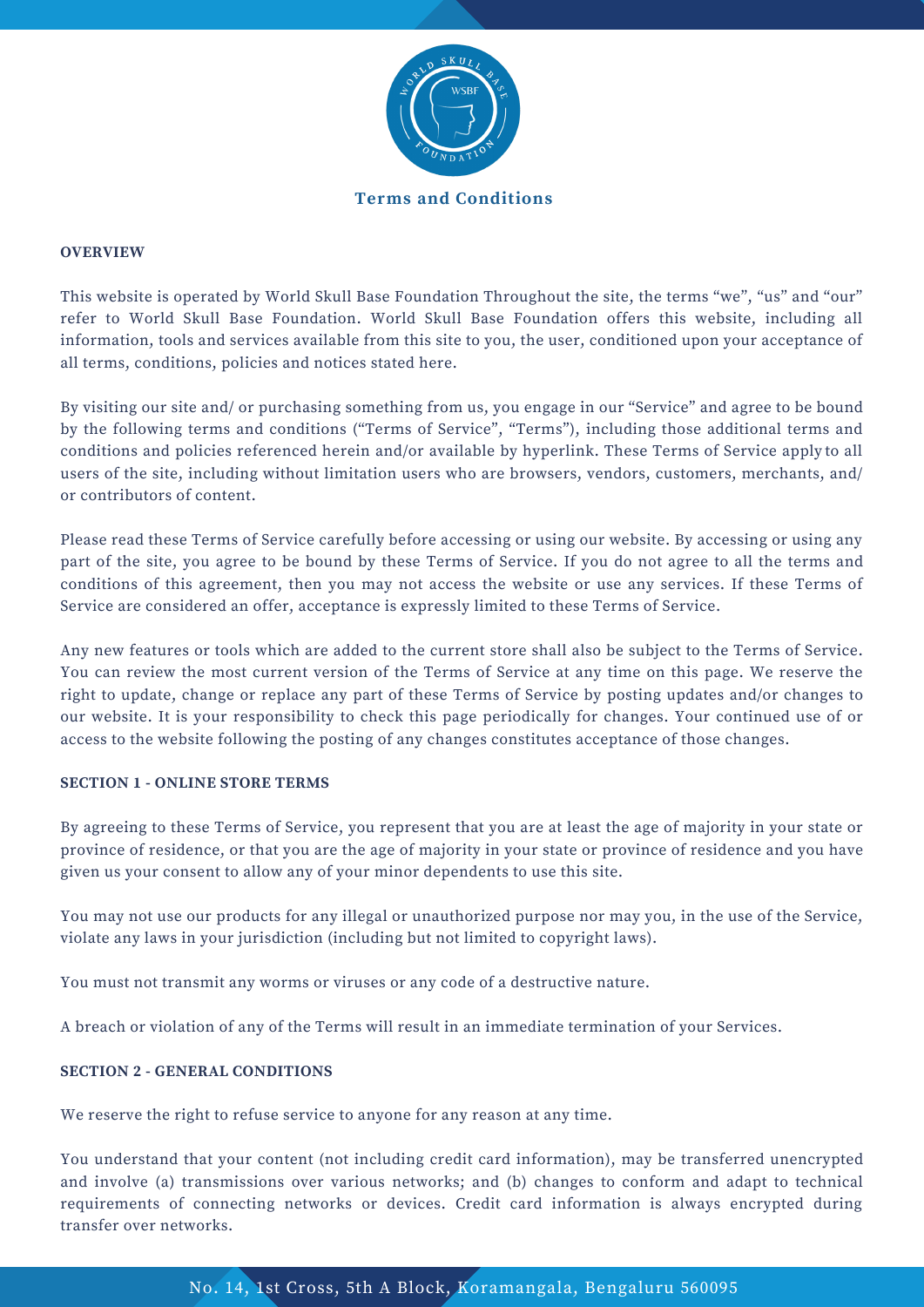

You agree not to reproduce, duplicate, copy, sell, resell or exploit any portion of the Service, use of the Service, or access to the Service or any contact on the website through which the service is provided, without express written permission by us.

The headings used in this agreement are included for convenience only and will not limit or otherwise affect these Terms.

# **SECTION 3 – MEMBERSHIP / BOARD MEMBERS / COMMITTEES**

### MEMBER

A member shall be defined as an individual who has subscribed to the services of our website through the different tiers of available membership plans. Exception to this being the Honorary Membership plan wherein the members are appointed by the board / committee of the World Skull Base Foundation and World Skull Base Governance.

We offer membership access to our in-house content through different tiers as described and defined on the website. The tenure of the membership is calculated from the date of approval post confirmation of payment for the selected tier of membership.

For Annual Membership – 365 days (1 year) For Life Membership – 3650 days (10 years) For SAARC Membership – 3650 days (10 years)

Membership fee, once paid is not refundable and charged periodically. Members whose membership has expired, are given a grace period of 15 days, within which he/she has to renew the membership. Failing which, all benefits, discounts, access to in-house content will be restricted to that of a free user.

All members would be bound by the terms and conditions set forth in this Terms of Service and any violation would amount to termination of the membership. For such termination due to violation, the member would forfeit the membership fee paid and will / shall be banned/ fined for the duration /amount, based on the severity of the violation. The member has the right to appeal; However, the decision of the committee is final and binding.

### BOARD MEMBERS / COMMITTEES

World Skull Base Academy assumes the role of the undertaking academic activities including drawing up curriculums for the courses / workshops and any academic event organized by World Skull Base Foundation along with its academic partners as mentioned on our website.

Appointment of President, Chairpersons of committees is by the way of direct appointment by the World Skull Base Academy Advisory Council. Selection of all other members to the committees is a prerogative of the committee chair. His / her decision is final and binding.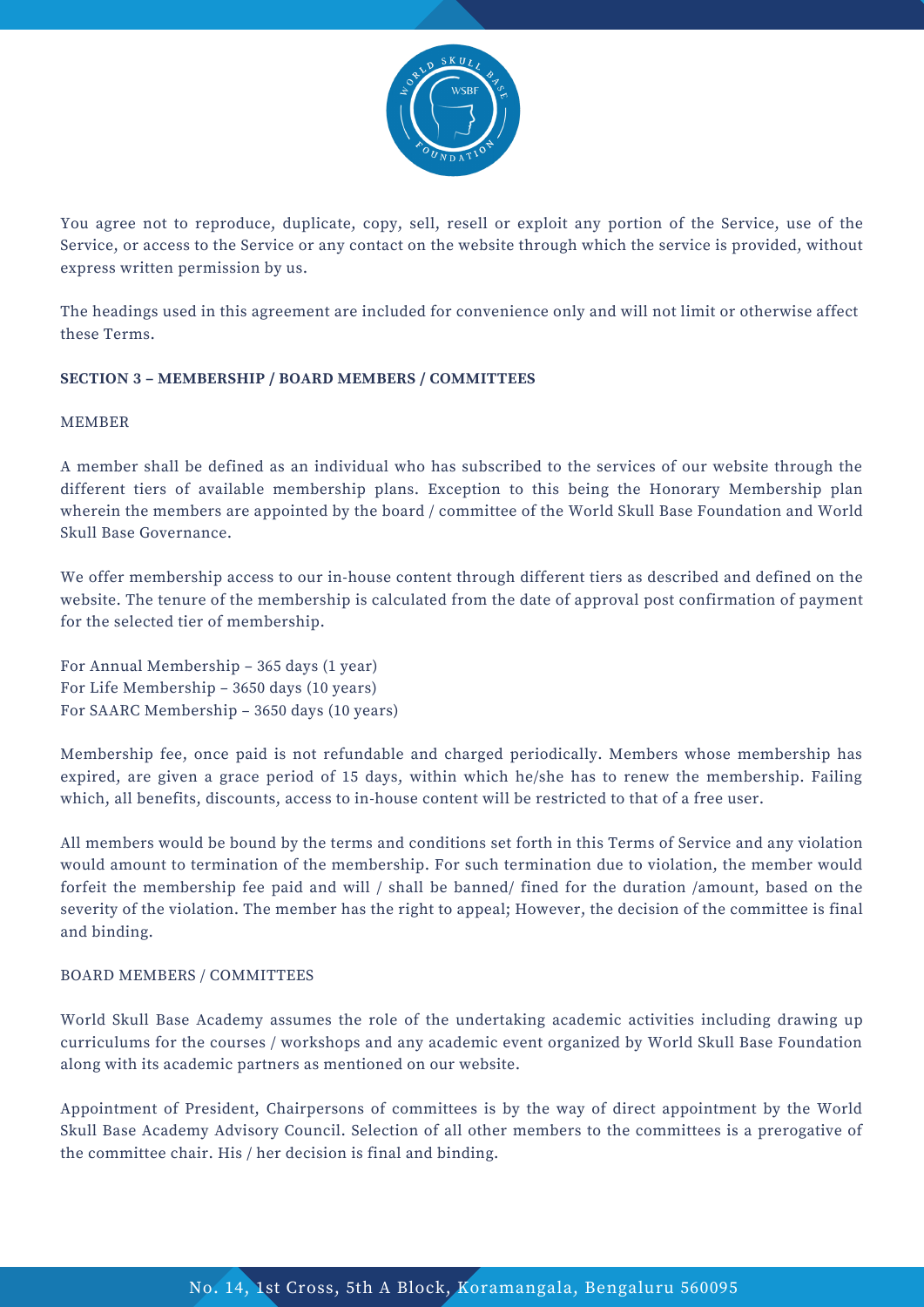

All approved members can apply for any of the positions in the various committees under the World Skull Base Academy. Approval and appointment to all vacant positions in the committees and sub committees are as per the set polices in World Skull Base Academy by-laws. All committee members are bound by code of conduct and ethics stipulated by respective Academy committees.

All members of all the committees under World Skull Base Foundation and World Skull Base Academy have a tenure of one [1] year. Members are free to re-apply for the same position again.

### FLYING TEAM

The in-house WSB Foundation professionals undertake tours across countries both to treat patients & to train professionals in Skull Base Surgery.

This is a voluntary work initiative under World Skull Base Foundation. All members can apply to be part of the flying team. The members have a tenure of one [1] year.

Members of board, all other committees can also apply and be part of the flying team.

# MEMBERSHIP BENEFITS

Members would be eligible for exclusive access, discounts, complimentary/ free access to in-house publications, journals, blogs, e-learning materials etc.,

World Skull Base Foundation periodically organizes events, conferences, and workshops around the year. All members are eligible for exclusive access, discounts, complimentary / free event merchandise etc. However, such perks would be limited in number and would be catered on first-come first-serve basis. Pre-Registration is mandatory for such events.

### **SECTION 4 - ACCURACY, COMPLETENESS AND TIMELINESS OF INFORMATION**

We are not responsible if information made available on this site is not accurate, complete or current. The material on this site is provided for general information only and should not be relied upon or used as the sole basis for making decisions without consulting primary, more accurate, more complete or more timely sources of information. Any reliance on the material on this site is at your own risk.

This site may contain certain historical information. Historical information, necessarily, is not current and is provided for your reference only. We reserve the right to modify the contents of this site at any time, but we have no obligation to update any information on our site. You agree that it is your responsibility to monitor changes to our site.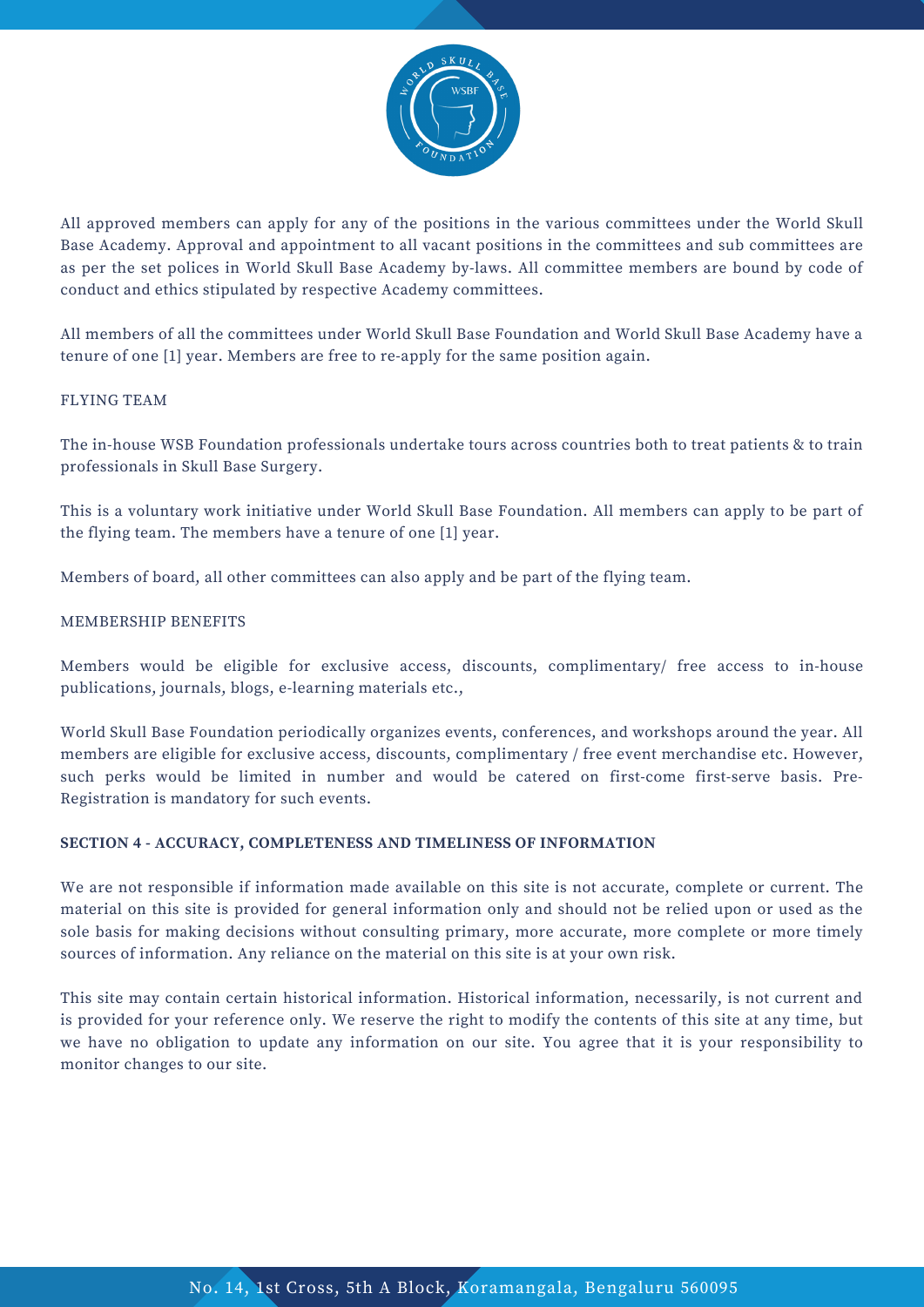

# **SECTION 5 - MODIFICATIONS TO THE SERVICE AND PRICES**

Prices for our products are subject to change without notice.

We reserve the right at any time to modify or discontinue the Service (or any part or content thereof) without notice at any time.

We shall not be liable to you or to any third-party for any modification, price change, suspension or discontinuance of the Service.

# **SECTION 6 - PRODUCTS OR SERVICES**

Certain products or services may be available exclusively online through the website. These products or services may have limited quantities and are subject to return or exchange only according to our Return Policy.

We have made every effort to display as accurately as possible the colors and images of our products that appear at the store. We cannot guarantee that your computer monitor's display of any color will be accurate.

We reserve the right, but are not obligated, to limit the sales of our products or Services to any person, geographic region or jurisdiction. We may exercise this right on a case-by-case basis. We reserve the right to limit the quantities of any products or services that we offer. All descriptions of products or product pricing are subject to change at any time without notice, at the sole discretion of us. We reserve the right to discontinue any product at any time. Any offer for any product or service made on this site is void where prohibited.

We do not warrant that the quality of any products, services, information, or other material purchased or obtained by you will meet your expectations, or that any errors in the Service will be corrected.

# **SECTION 7 - ACCURACY OF BILLING AND ACCOUNT INFORMATION**

We reserve the right to refuse any order you place with us. We may, in our sole discretion, limit or cancel quantities purchased per person, per household or per order. These restrictions may include orders placed by or under the same customer account, the same credit card, and/or orders that use the same billing and/or shipping address. In the event that we make a change to or cancel an order, we may attempt to notify you by contacting the e-mail and/or billing address/phone number provided at the time the order was made. We reserve the right to limit or prohibit orders that, in our sole judgment, appear to be placed by dealers, resellers or distributors.

You agree to provide current, complete and accurate purchase and account information for all purchases made at our store. You agree to promptly update your account and other information, including your email address and credit card numbers and expiration dates, so that we can complete your transactions and contact you as needed.

For more detail, please review our [Returns](https://wsb-foundation.org/pdf/frontend/policy/WSBF%20%20Website%20Refund%20Policy.pdf) Policy.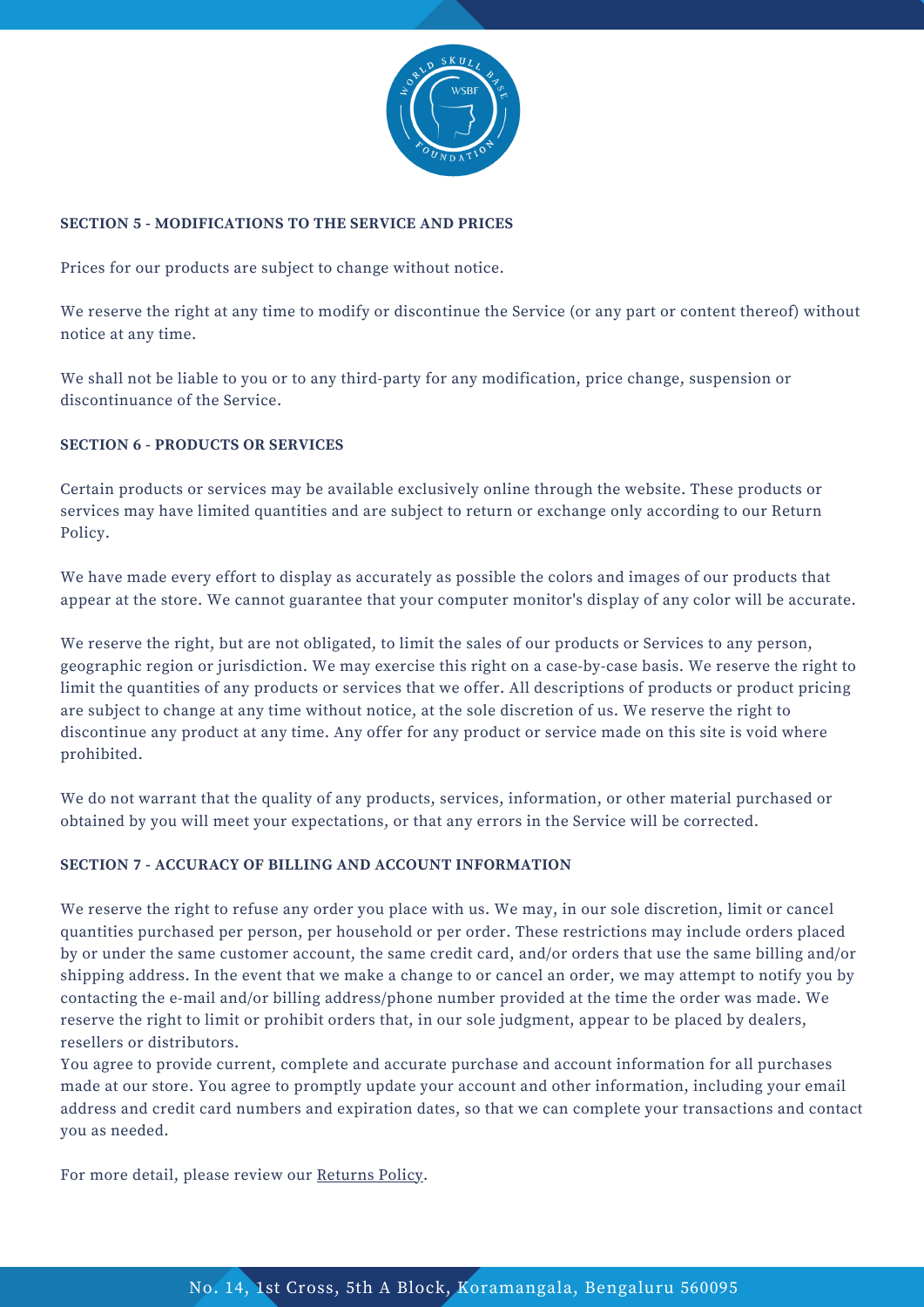

#### **SECTION 8 - OPTIONAL TOOLS**

We may provide you with access to third-party tools over which we neither monitor nor have any control nor input.

You acknowledge and agree that we provide access to such tools "as is" and "as available" without any warranties, representations or conditions of any kind and without any endorsement. We shall have no liability whatsoever arising from or relating to your use of optional third-party tools.

Any use by you of optional tools offered through the site is entirely at your own risk and discretion and you should ensure that you are familiar with and approve of the terms on which tools are provided by the relevant third-party provider(s).

We may also, in the future, offer new services and/or features through the website (including, the release of new tools and resources). Such new features and/or services shall also be subject to these Terms of Service.

### **SECTION 9 - THIRD-PARTY LINKS**

Certain content, products and services available via our Service may include materials from third-parties.

Third-party links on this site may direct you to third-party websites that are not affiliated with us. We are not responsible for examining or evaluating the content or accuracy and we do not warrant and will not have any liability or responsibility for any third-party materials or websites, or for any other materials, products, or services of third-parties.

We are not liable for any harm or damages related to the purchase or use of goods, services, resources, content, or any other transactions made in connection with any third-party websites. Please review carefully the third-party's policies and practices and make sure you understand them before you engage in any transaction. Complaints, claims, concerns, or questions regarding third-party products should be directed to the third-party

### **SECTION 10 - USER COMMENTS, FEEDBACK AND OTHER SUBMISSIONS**

If, at our request, you send certain specific submissions (for example contest entries) or without a request from us you send creative ideas, suggestions, proposals, plans, or other materials, whether online, by email, by postal mail, or otherwise (collectively, 'comments'), you agree that we may, at any time, without restriction, edit, copy, publish, distribute, translate and otherwise use in any medium any comments that you forward to us. We are and shall be under no obligation (1) to maintain any comments in confidence; (2) to pay compensation for any comments; or (3) to respond to any comments.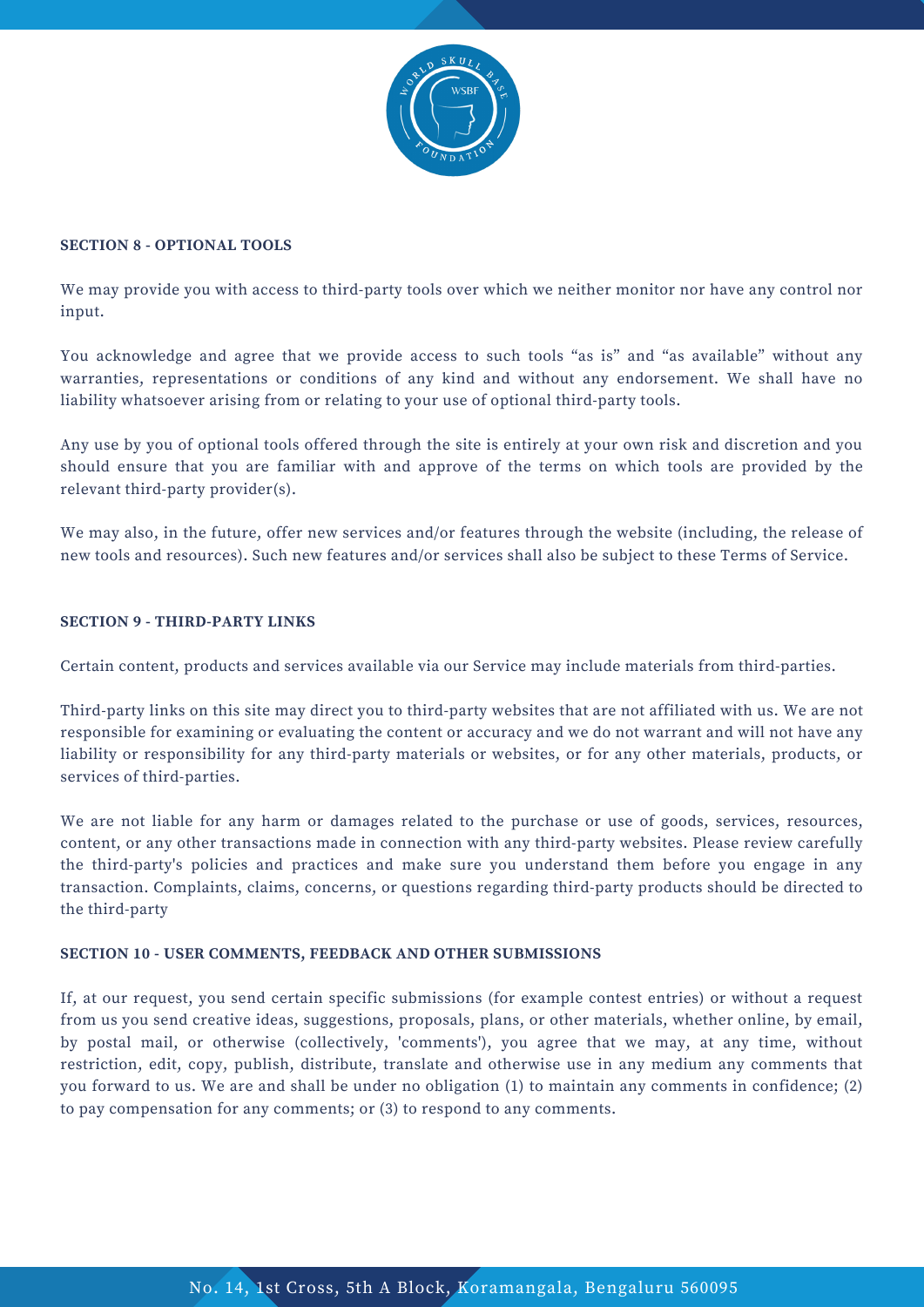

We may, but have no obligation to, monitor, edit or remove content that we determine in our sole discretion are unlawful, offensive, threatening, libellous, defamatory, pornographic, obscene or otherwise objectionable or violates any party's intellectual property or these Terms of Service.

You agree that your comments will not violate any right of any third-party, including copyright, trademark, privacy, personality or other personal or proprietary right. You further agree that your comments will not contain libellous or otherwise unlawful, abusive or obscene material, or contain any computer virus or other malware that could in any way affect the operation of the Service or any related website. You may not use a false e-mail address, pretend to be someone other than yourself, or otherwise mislead us or third-parties as to the origin of any comments. You are solely responsible for any comments you make and their accuracy. We take no responsibility and assume no liability for any comments posted by you or any third-party.

### **SECTION 11 - PERSONAL INFORMATION**

Your submission of personal information through the store is governed by our Privacy Policy.

### **SECTION 12 - ERRORS, INACCURACIES AND OMISSIONS**

Occasionally there may be information on our site or in the Service that contains typographical errors, inaccuracies or omissions that may relate to product descriptions, pricing, promotions, offers, product shipping charges, transit times and availability. We reserve the right to correct any errors, inaccuracies or omissions, and to change or update information or cancel orders if any information in the Service or on any related website is inaccurate at any time without prior notice (including after you have submitted your order).

We undertake no obligation to update, amend or clarify information in the Service or on any related website, including without limitation, pricing information, except as required by law. No specified update or refresh date applied in the Service or on any related website, should be taken to indicate that all information in the Service or on any related website has been modified or updated.

#### **SECTION 13 - PROHIBITED USES**

In addition to other prohibitions as set forth in the Terms of Service, you are prohibited from using the site or its content: (a) for any unlawful purpose; (b) to solicit others to perform or participate in any unlawful acts; (c) to violate any international, federal, provincial or state regulations, rules, laws, or local ordinances; (d) to infringe upon or violate our intellectual property rights or the intellectual property rights of others; (e) to harass, abuse, insult, harm, defame, slander, disparage, intimidate, or discriminate based on gender, sexual orientation, religion, ethnicity, race, age, national origin, or disability; (f) to submit false or misleading information; (g) to upload or transmit viruses or any other type of malicious code that will or may be used in any way that will affect the functionality or operation of the Service or of any related website, other websites, or the Internet; (h) to collect or track the personal information of others; (i) to spam, phish, pharm, pretext, spider, crawl, or scrape; (j) for any obscene or immoral purpose; or (k) to interfere with or circumvent the security features of the Service or any related website, other websites, or the Internet. We reserve the right to terminate your use of the Service or any related website for violating any of the prohibited uses.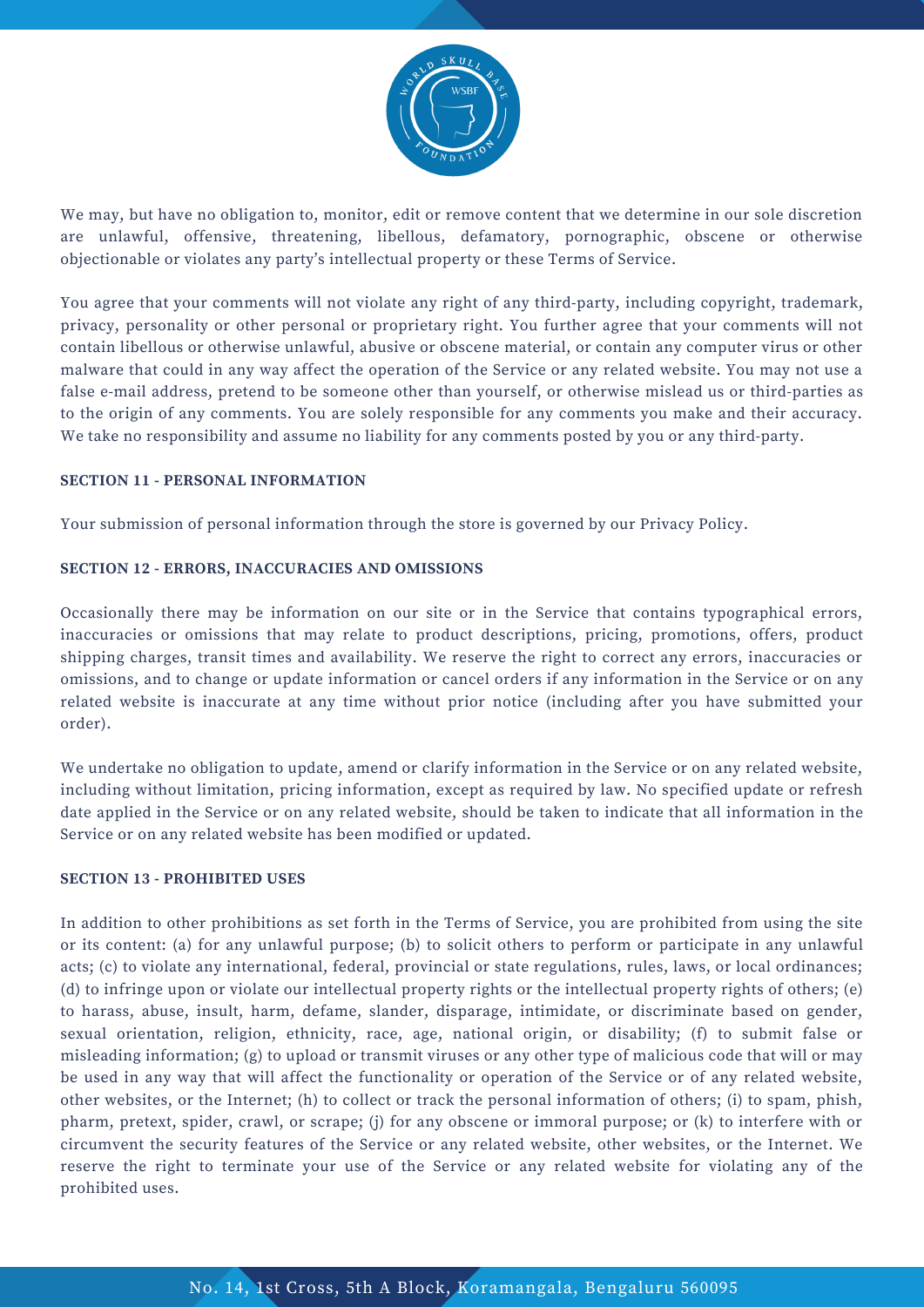

# **SECTION 14 - DISCLAIMER OF WARRANTIES; LIMITATION OF LIABILITY**

We do not guarantee, represent or warrant that your use of our service will be uninterrupted, timely, secure or error-free.

We do not warrant that the results that may be obtained from the use of the service will be accurate or reliable.

You agree that from time to time we may remove the service for indefinite periods of time or cancel the service at any time, without notice to you.

You expressly agree that your use of, or inability to use, the service is at your sole risk. The service and all products and services delivered to you through the service are (except as expressly stated by us) provided 'as is' and 'as available' for your use, without any representation, warranties or conditions of any kind, either express or implied, including all implied warranties or conditions of merchantability, merchantable quality, fitness for a particular purpose, durability, title, and non-infringement.

In no case shall World Skull Base Foundation our directors, officers, employees, affiliates, agents, contractors, interns, suppliers, service providers or licensors be liable for any injury, loss, claim, or any direct, indirect, incidental, punitive, special, or consequential damages of any kind, including, without limitation lost profits, lost revenue, lost savings, loss of data, replacement costs, or any similar damages, whether based in contract, tort (including negligence), strict liability or otherwise, arising from your use of any of the service or any products procured using the service, or for any other claim related in any way to your use of the service or any product, including, but not limited to, any errors or omissions in any content, or any loss or damage of any kind incurred as a result of the use of the service or any content (or product) posted, transmitted, or otherwise made available via the service, even if advised of their possibility. Because some states or jurisdictions do not allow the exclusion or the limitation of liability for consequential or incidental damages, in such states or jurisdictions, our liability shall be limited to the maximum extent permitted by law.

### **SECTION 15 - INDEMNIFICATION**

You agree to indemnify, defend and hold harmless World Skull Base Foundation and our parent, subsidiaries, affiliates, partners, officers, directors, agents, contractors, licensors, service providers, subcontractors, suppliers, interns and employees, harmless from any claim or demand, including reasonable attorneys' fees, made by any third-party due to or arising out of your breach of these Terms of Service or the documents they incorporate by reference, or your violation of any law or the rights of a third-party.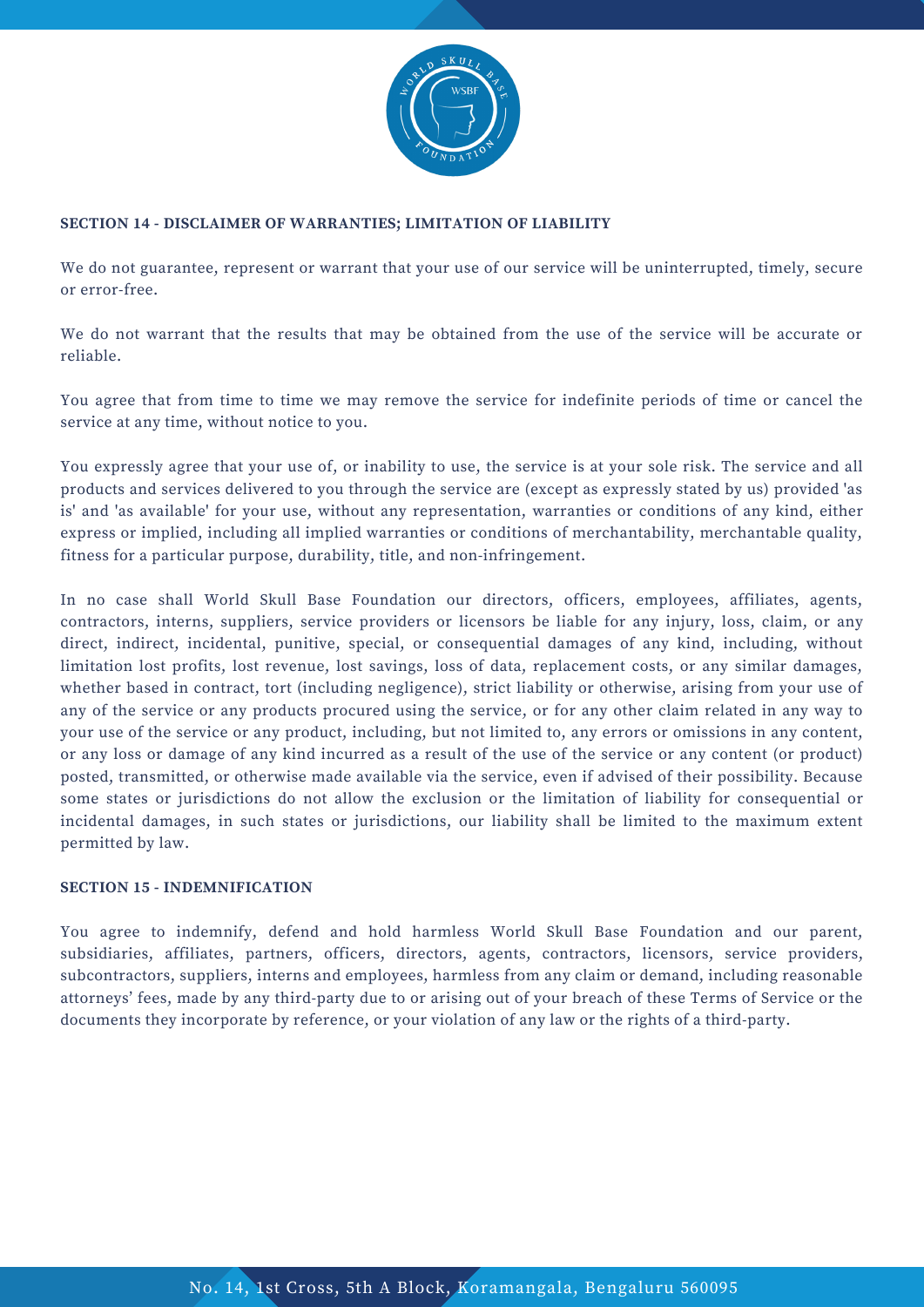

#### **SECTION 16 - SEVERABILITY**

In the event that any provision of these Terms of Service is determined to be unlawful, void or unenforceable, such provision shall nonetheless be enforceable to the fullest extent permitted by applicable law, and the unenforceable portion shall be deemed to be severed from these Terms of Service, such determination shall not affect the validity and enforceability of any other remaining provisions.

#### **SECTION 17 - TERMINATION**

The obligations and liabilities of the parties incurred prior to the termination date shall survive the termination of this agreement for all purposes.

These Terms of Service are effective unless and until terminated by either you or us. You may terminate these Terms of Service at any time by notifying us that you no longer wish to use our Services, or when you cease using our site.

If in our sole judgment you fail, or we suspect that you have failed, to comply with any term or provision of these Terms of Service, we also may terminate this agreement at any time without notice and you will remain liable for all amounts due up to and including the date of termination; and/or accordingly may deny you access to our Services (or any part thereof).

#### **SECTION 18 - ENTIRE AGREEMENT**

The failure of us to exercise or enforce any right or provision of these Terms of Service shall not constitute a waiver of such right or provision.

These Terms of Service and any policies or operating rules posted by us on this site or in respect to The Service constitutes the entire agreement and understanding between you and us and govern your use of the Service, superseding any prior or contemporaneous agreements, communications and proposals, whether oral or written, between you and us (including, but not limited to, any prior versions of the Terms of Service).

Any ambiguities in the interpretation of these Terms of Service shall not be construed against the drafting party.

#### **SECTION 19 - GOVERNING LAW**

These Terms of Service and any separate agreements whereby we provide you Services shall be governed by and construed in accordance with the laws of India and jurisdiction of Bengaluru, Karnataka, India